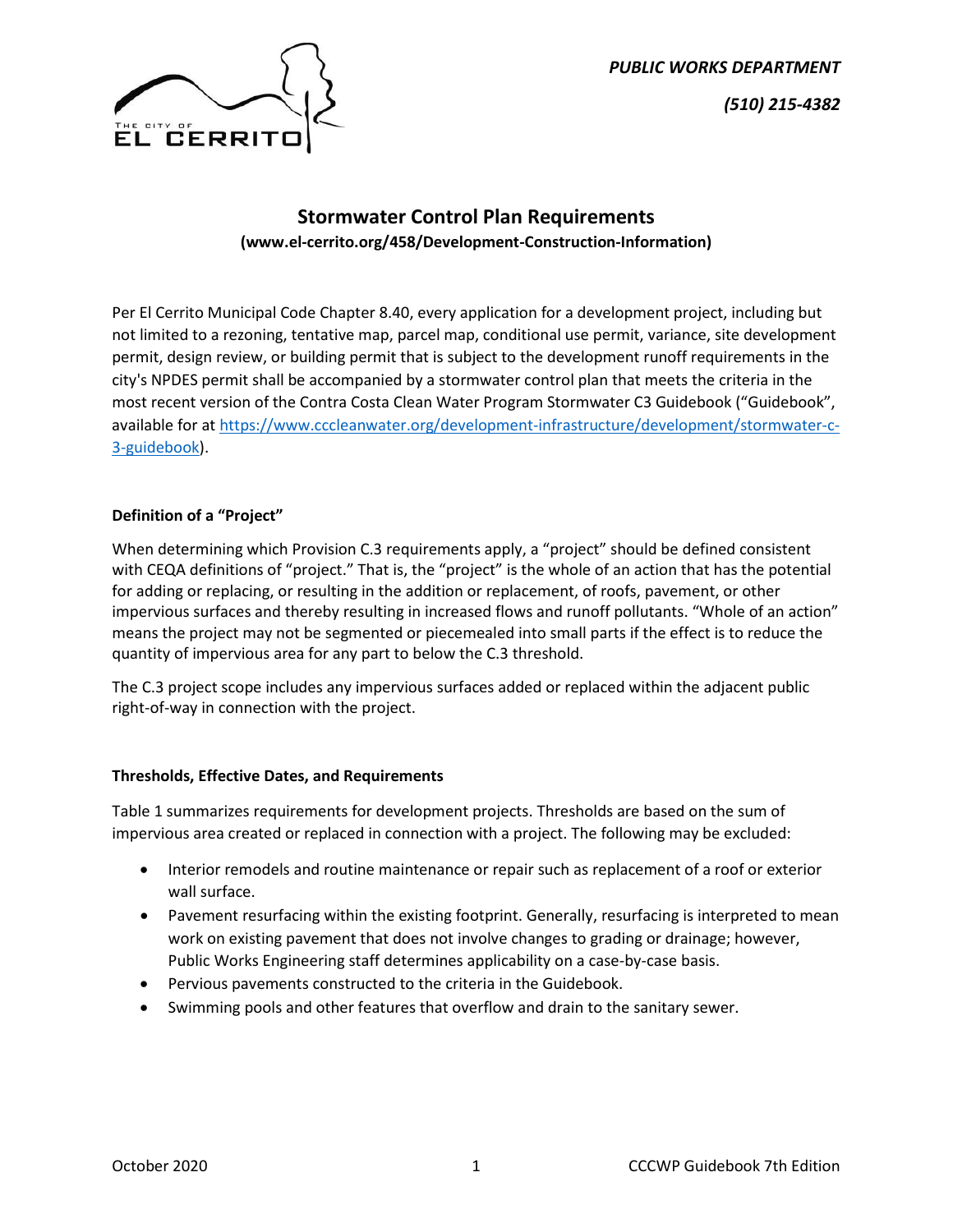



#### **TABLE 1. THRESHOLDS, EFFECTIVE DATES, AND REQUIREMENTS (in order of increasing threshold).1**

|                        | Impervious Area<br>Threshold                                                                                                    | Effective<br>$\mathbf{D}$ ate | Requirement                                                                                                                                                                                                                                                                                                                                                                                                                                                      |
|------------------------|---------------------------------------------------------------------------------------------------------------------------------|-------------------------------|------------------------------------------------------------------------------------------------------------------------------------------------------------------------------------------------------------------------------------------------------------------------------------------------------------------------------------------------------------------------------------------------------------------------------------------------------------------|
| Non-Regulated Projects | All projects requiring<br>municipal approvals<br>or permits (includes<br>single-family<br>residences)                           | 5/1/2010                      | As encouraged or directed by local staff, preserve or restore open space,<br>riparian areas, and wetlands as project amenities, minimize land<br>disturbance and impervious surfaces (especially parking lots) cluster<br>structures and pavements, include micro-detention in landscaped and<br>other areas, and direct runoff to vegetated areas. Use Bay-friendly<br>landscaping features and techniques. Include Source Controls specified<br>in Appendix D. |
|                        | Projects between<br>2,500 and 10,000<br>square feet requiring<br>approvals or permits<br>(includes single-family<br>residences) | 12/1/2012                     | Using the template in Appendix C, prepare and submit a Stormwater<br>Control Plan for a Small Land Development Project. Implement one of<br>four options: (1) Disperse runoff from some amount of roof or paved<br>area to a vegetated area; $(2)$ incorporate some amount of permeable<br>pavement into your project; (3) include a cistern or rain barrel if allowed<br>by your municipality, or (4) incorporate a bioretention facility or planter<br>box.    |
| ë<br>eraj<br>Regulated | Auto service facilities.<br>gas stations,<br>restaurants, and<br>uncovered parking<br>lots over 5,000 square<br>feet            | 12/1/2011                     | Prepare and submit a Stormwater Control Plan as described in Chapter<br>2, including features and facilities to ensure runoff is treated before<br>leaving the site. Use the LID Design Guide in Chapter 3, including<br>sizing factors and criteria for "treatment only."                                                                                                                                                                                       |
|                        | All projects between<br>10,000 square feet<br>and one acre <sup>2</sup>                                                         | 8/15/2006                     |                                                                                                                                                                                                                                                                                                                                                                                                                                                                  |
|                        | Projects an acre and<br>larger, unless<br>exempted. See text. <sup>2</sup>                                                      | 10/14/2006                    | Where required, design LID features and facilities for hydromodification<br>management (HM, flow-control) as well as stormwater treatment.<br>Prepare and submit a Stormwater Control Plan as described in Chapter 2<br>and use the LID Design Guide in Chapter 3, including the sizing factors<br>and criteria for "treatment and flow control." See Appendix E for<br>additional information.                                                                  |

<sup>1</sup> Summary only. Requirements for any particular project are determined by your municipality.

<sup>2</sup> Detached single-family homes that are not part of a larger plan of development are specifically excluded

For road widening projects, count only the impervious area associated with new traffic lanes.

#### **General Requirements**

Review the Contra Costa Clean Water Program Stormwater C3 Guidebook at

<https://www.cccleanwater.org/development-infrastructure/development/stormwater-c-3-guidebook> and the City of El Cerrito Green Infrastructure Plan, Section 1.6.2 available a[t www.el](http://www.el-cerrito.org/1335/Green-Infrastructure-Plan)[cerrito.org/1335/Green-Infrastructure-Plan.](http://www.el-cerrito.org/1335/Green-Infrastructure-Plan) Then plan and design your stormwater controls integrally with the site planning and landscaping for your project, and coordinate your submittals at each stage so that your proposed site plan, landscape plan, and stormwater compliance design are congruent.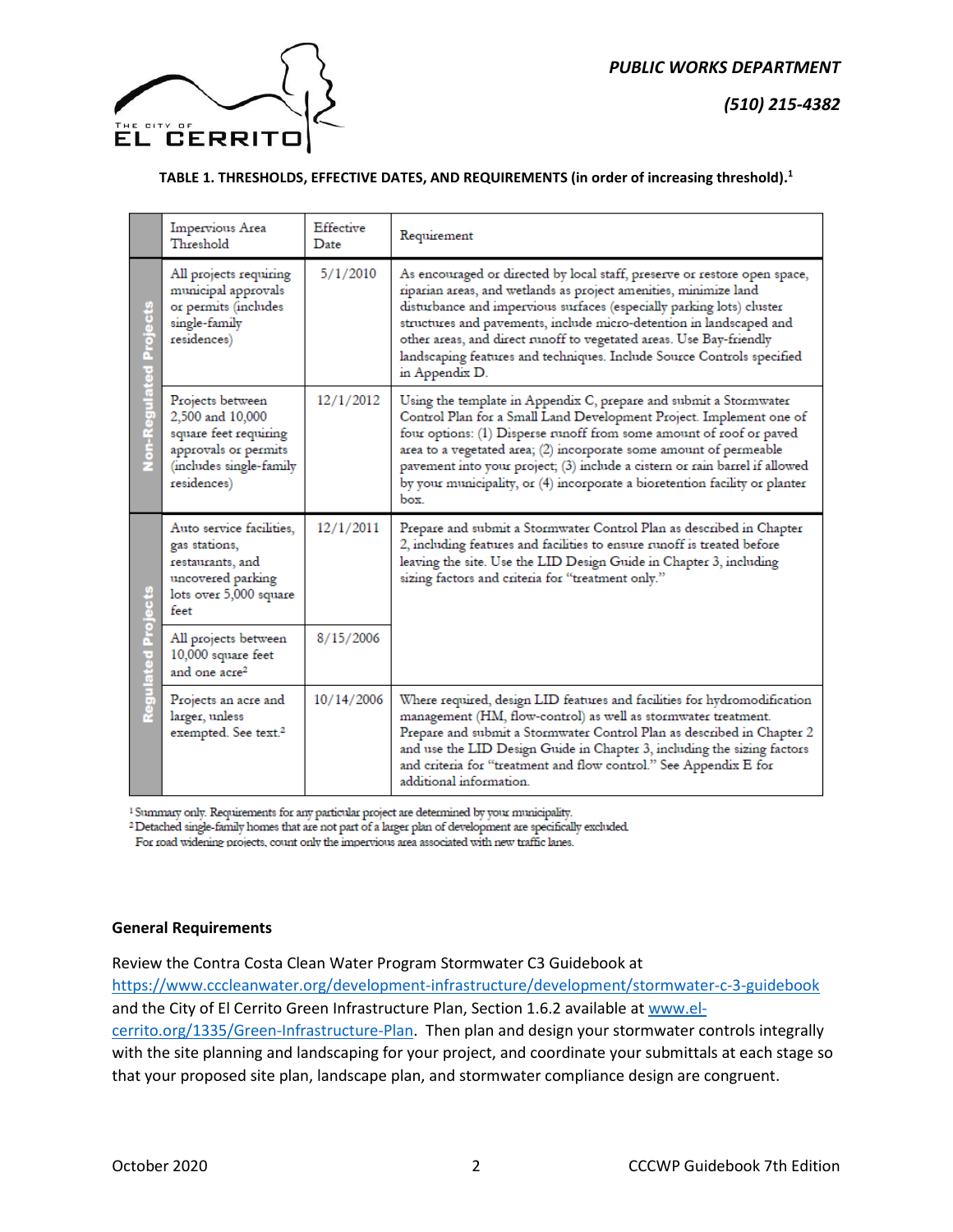

*(510) 215-4382*

## **Non-Regulated Project Requirements (for Projects adding or replacing 2**,**500 to 10,000 square feet of impervious surface)**

All projects requiring municipal approvals or permits (includes single-family residences) should preserve or restore open space, riparian areas, and wetlands as project amenities, minimize land disturbance and impervious surfaces (especially parking lots) cluster structures and pavements, include micro-detention in landscaped and other areas, and direct runoff to vegetated areas. Use Bay-friendly landscaping features and techniques. Include Source Controls specified in Guidebook, Appendix D.

As of December 1, 2012, development projects (including single-family residences) that create or replace between 2,500 square feet and 10,000 square feet more of impervious surface (roofs, patios driveway, paths) must incorporate one or more specified measures to reduce runoff. It is fairly easy to achieve compliance with the stormwater requirements for small land development projects. Compliance for each project must be carefully documented.

Use the forms in Guidebook Appendix C to prepare and submit a Stormwater Control Plan for a Small Land Development Project. Implement one of four options: (1) Disperse runoff from some amount of roof or paved area to a vegetated area; (2) incorporate some amount of permeable pavement into your project; (3) include a cistern or rain barrel if allowed by your municipality, or (4) incorporate a bioretention facility or planter box.

# **Regulated Project Requirements (for all projects adding or replacing 10,000 square feet or more of impervious area or auto service facilities, gas stations, restaurants, and uncovered parking lots adding or replacing over 5,000 square feet or more of impervious area)**

Your Stormwater Control Plan for a Regulated Project will demonstrate your project complies with all applicable requirements in the stormwater NPDES permit to:

- minimize imperviousness and reduce runoff
- slow runoff rates and retain or detain stormwater
- incorporate required source controls
- treat stormwater prior to discharge from the site
- control runoff rates and durations if required
- consider and, if applicable, incorporate Green Infrastructure projects identified in City's Green Infrastructure Plan
- provide for operation and maintenance of stormwater facilities

The Stormwater Control Plan must be submitted with your application for discretionary approvals and must have sufficient detail to ensure the stormwater design, site plan, and landscaping plan are congruent.

A complete and thorough Stormwater Control Plan will facilitate quicker review and fewer cycles of review. Every Contra Costa municipality requires a Stormwater Control Plan for every applicable project.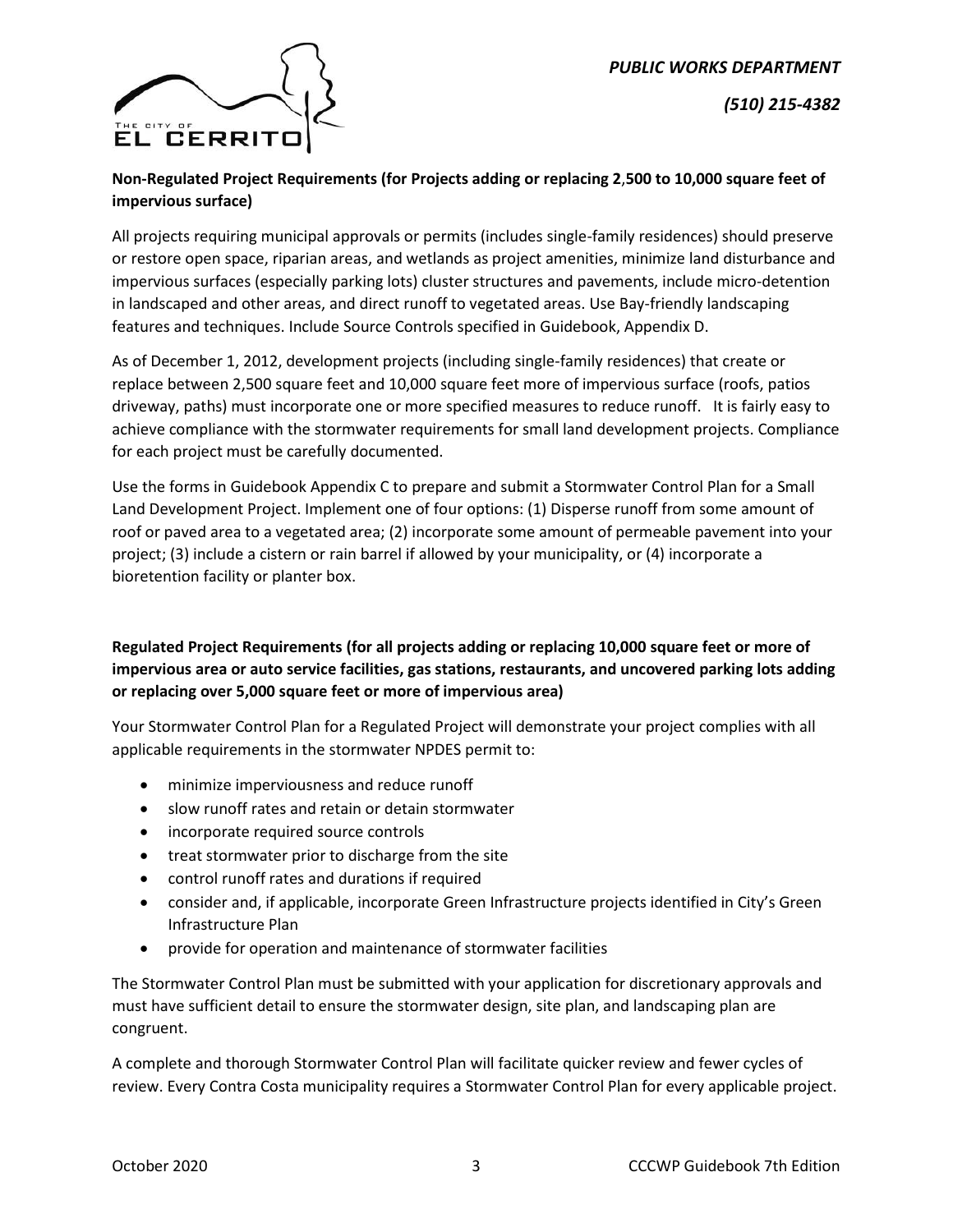

*(510) 215-4382*

Your Stormwater Control Plan will consist of a report and an exhibit and must follow all guidance in the Guidebook. A template for a Stormwater Control Plan, in MS Word format, can be found on at the Contra Costa Clean Water Program's C.3 web pages. Follow the instructions in this Guidebook while using the template. Complete the checklist at the end of this document and certify that your Stormwater Control Plan is complete prior to submitting your development application.

For regulated projects, applicants for development project approval must follow the general steps below to achieve C.3 compliance.

### Planning Phase/Discretionary Approvals

1. In a pre-application meeting with Public Works Engineering staff, discuss C.3 compliance for your project—including how C.3 compliance review will be coordinated with review of site plans, architectural plans, landscaping plans, and tentative maps. C.3 requirements apply for both nonregulated and regulated projects as discussed in following sections. *Your design will need to consider any green infrastructure projects along or near your project frontage that are identified in the City's Green Infrastructure Plan as described in Section 1.6.2 of the Plan***.** Public Works Engineering staff may recommend you prepare and submit a preliminary site design prior to formally applying for planning and zoning approvals. Your preliminary site design should incorporate a conceptual plan for site drainage, including self-treating and self-retaining areas and the locations and footprints of any treatment and flow-control facilities. This additional up-front design effort will save time and avoid delays later in the review process.

2. Review the instructions in this Guidebook before you prepare your tentative map, preliminary site plan, drainage plan, architectural plan, and landscaping plan.

3. Prepare a Stormwater Control Plan and submit it with your application for development approvals (entitlements). Preparation of a complete and detailed Stormwater Control Plan is the key to costeffective C.3 compliance and expeditious review of your project. Instructions for preparing a Stormwater Control Plan are in the Guidebook. Approval of the Stormwater Control Plan by Public Works Engineering is required as part of your development approvals.

4. Pay City C.3 Stormwater Control Plan Review/Approval fees per Master Fee Schedule.

#### Detailed Design Phase/Building Permit Submittal

5. Following development approval, create your detailed project design by fully incorporating and referencing the approved Stormwater Control Plan and Guidebook on all relevant plans including Civil, Landscape, Architectural (Site, Building, Elevations) and Plumbing. Each plan sheet must also include a note indicating that that the improvements shall comply with the approved Stormwater Control Plan, the Contra Costa Clean Water Program Stormwater C.3 Guidebook, and any changes to the design shown on the plans must be reviewed by the Engineer of Record and approved by the City Engineer.

6. The Civil Plan sheets must include notes on items requiring inspection during construction, from initial layout to rough grading, installation of utilities, construction of buildings, paving, landscaping, and final clean-up per the construction checklist in the Guidebook.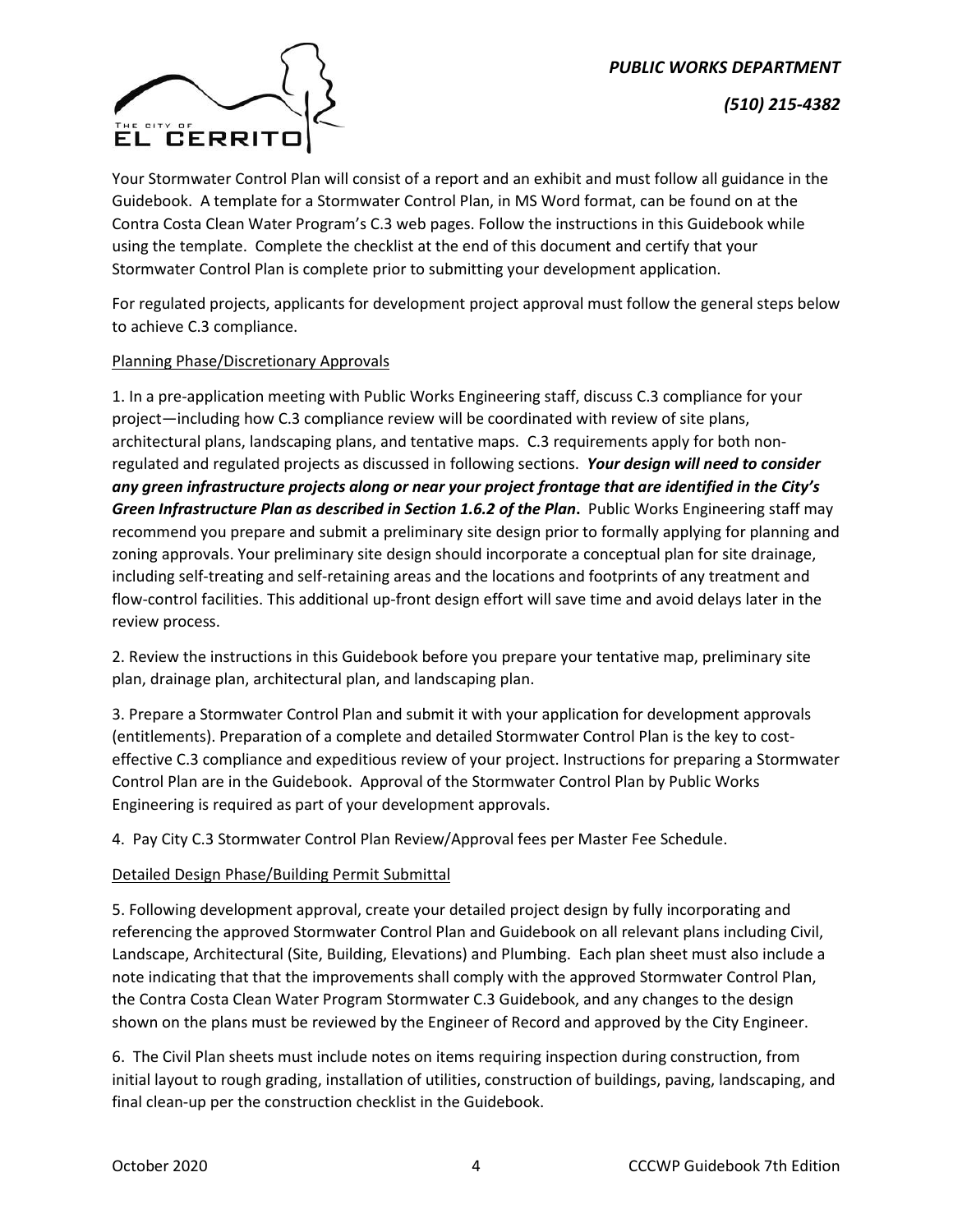

*(510) 215-4382*

7. Prepare a draft Stormwater Facility Operation and Maintenance Plan (using templates provided by the Contra Costa Clean Water Program at https://www.cccleanwater.org/developmentinfrastructure/development/stormwater-c-3-guidebook) and submit it with your application for a building permit.

8. Pay City C.3 Stormwater Control O&M Plan Review/Approval fees per Master Fee Schedule.

### During Construction

9. Construction Manager or Project Superintendent must schedule inspections with the Public Works Engineering for all the C.3 facilities as noted on the plan sheets. Public Works Engineering needs to inspect all the installed piping subdrains, cleanouts, catch basins, and any filter median devices, pumps and piping, as well as the elevations of placed C.3 facilities soils, rock dissipators, planting and other C.3 facilities.

10. Construction Manager or Project Superintendent must submit to Public Works Engineering information on the soils and plants that will be used on the facilities for review and approval.

11. For your review and comment, Public Works Engineering will provide you with a template of the standard Operations and Maintenance (O&M) Agreement (Agreement) that assigns responsibility for operations & maintenance to property owner and that "runs with the land".

12. Maintain stormwater facilities during construction and following construction in accordance with required warranties and draft Stormwater Facility Operation and Maintenance Plan.

#### Prior to Certificate of Occupancy

13. Finalize and submit final Stormwater Facility Operation and Maintenance Plan (including as-builts), and formally transfer responsibility for maintenance to the owner or permanent occupant.

14. Finalize and execute the Agreement (including as-builts if not previously submitted). The City will record the Agreement with the County and provide you with a recorded copy.

#### **After Occupancy**

15. Operate and maintain the facilities in perpetuity.

16. Conduct required annual inspections and certifications, as indicated in the final Stormwater Facility Operation and Maintenance Plan, and pay City C.3 Stormwater Control inspection fees per Master Fee Schedule.

17. Public Works Engineering staff will periodically verify the facilities are maintained.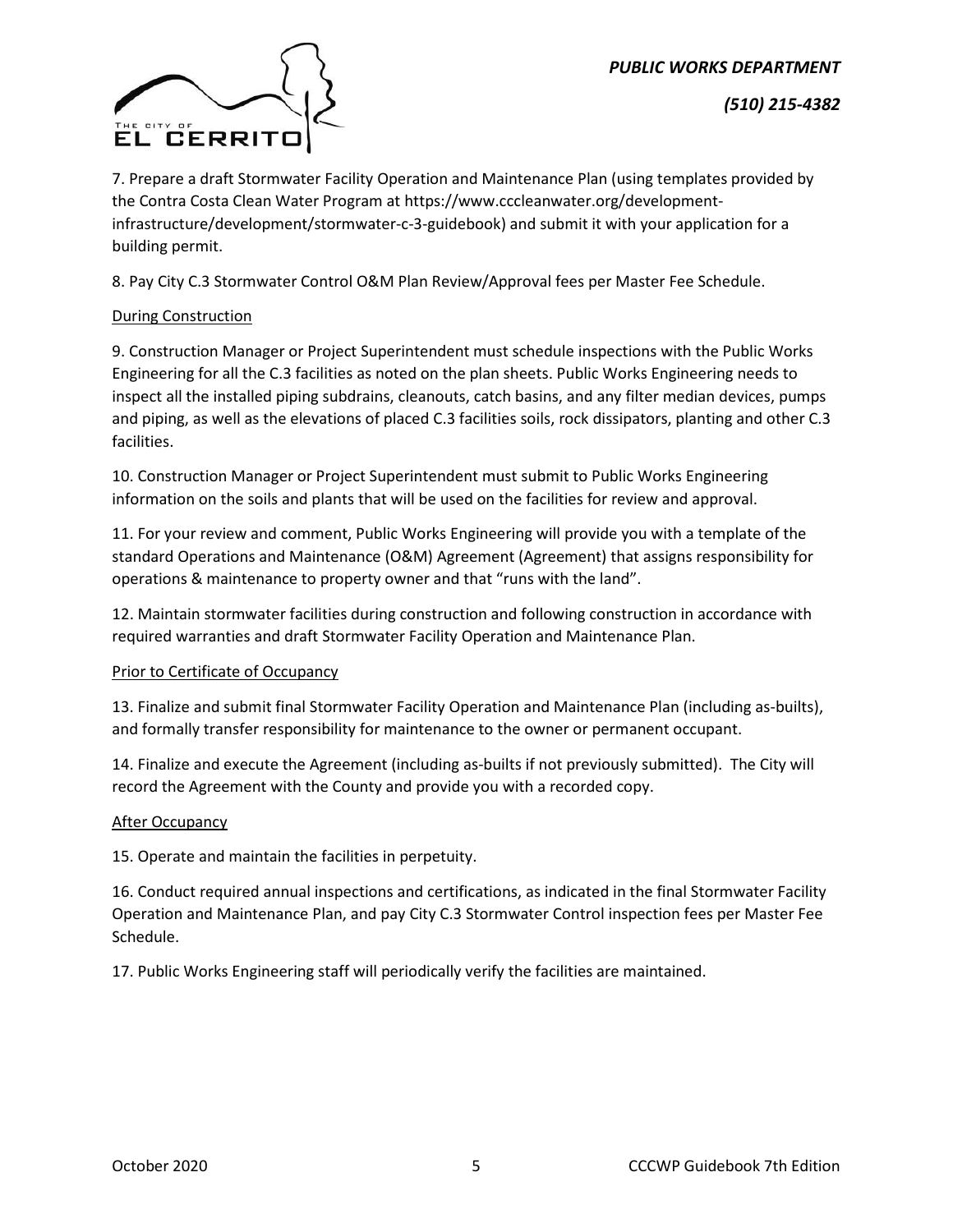*(510) 215-4382*



### **REGULATED PROJECTS - STORMWATER CONTROL PLAN CHECKLIST**

All projects adding or replacing 10,000 square feet or more of impervious area or auto service facilities, gas stations, restaurants, and uncovered parking lots adding or replacing over 5,000 square feet or more of impervious area

### **Complete this checklist, certify and submit along with your development application.**

*CONTENTS OF EXHIBIT* Show all the following on drawings:

- $\Box$  Existing natural hydrologic features (depressions, watercourses, relatively undisturbed areas) and significant natural resources.
- $\Box$  Existing and proposed site drainage network and connections to drainage off-site.
- $\Box$  Layout of buildings, pavement, and landscaped areas.
- $\Box$  Impervious areas proposed (roof, plaza/sidewalk, and streets/parking) and area of each.
- $\Box$  Entire site divided into separate Drainage Management Areas, with each DMA identified as selftreating, self-retaining (zero-discharge), draining to a self-retaining area, or draining to an IMP. Each DMA has one surface type (roof, paving, or landscape), is labeled, and square footage noted.
- □ Locations, footprints, and square footage of proposed treatment and flow-control facilities.
- $\Box$  Potential pollutant source areas, including refuse areas, outdoor work and storage areas, etc. listed in Appendix C and corresponding required source controls.

#### *CONTENTS OF REPORT* Include all the following in a report:

Narrative analysis or description of site features and conditions that constrain, or provide opportunities for, stormwater control. Include soil types (including Hydrologic Soil Group), slopes, and depth to groundwater.

- $\Box$  Narrative description of site design characteristics that protect natural resources.
- □ Narrative description and/or tabulation of site design characteristics, building features, and pavement selections that minimize imperviousness of the site.
- $\Box$  Narrative description of opportunities to integrate with Green Infrastructure projects identified in City's Green Infrastructure Plan
- $\Box$  Tabulation of DMAs, including self-treating areas, self-retaining areas, areas draining to selfretaining areas, and areas tributary to Integrated Management Practices (IMPs), in the format shown in Chapter 4. Output from the IMP Sizing Calculator may be used.
- $\Box$  Sketches and/or descriptions showing there is sufficient hydraulic head to route runoff into, through, and from each IMP to an approved discharge point.
- $\Box$  A table of identified pollutant sources and for each source, the source control measure(s) used to reduce pollutants to the maximum extent practicable. See Appendix D.
- $\Box$  General maintenance requirements for infiltration, treatment, and flow-control facilities.
- $\Box$  Means by which facility maintenance will be financed and implemented in perpetuity.
- $\Box$  Statement accepting responsibility for interim operation & maintenance of facilities.